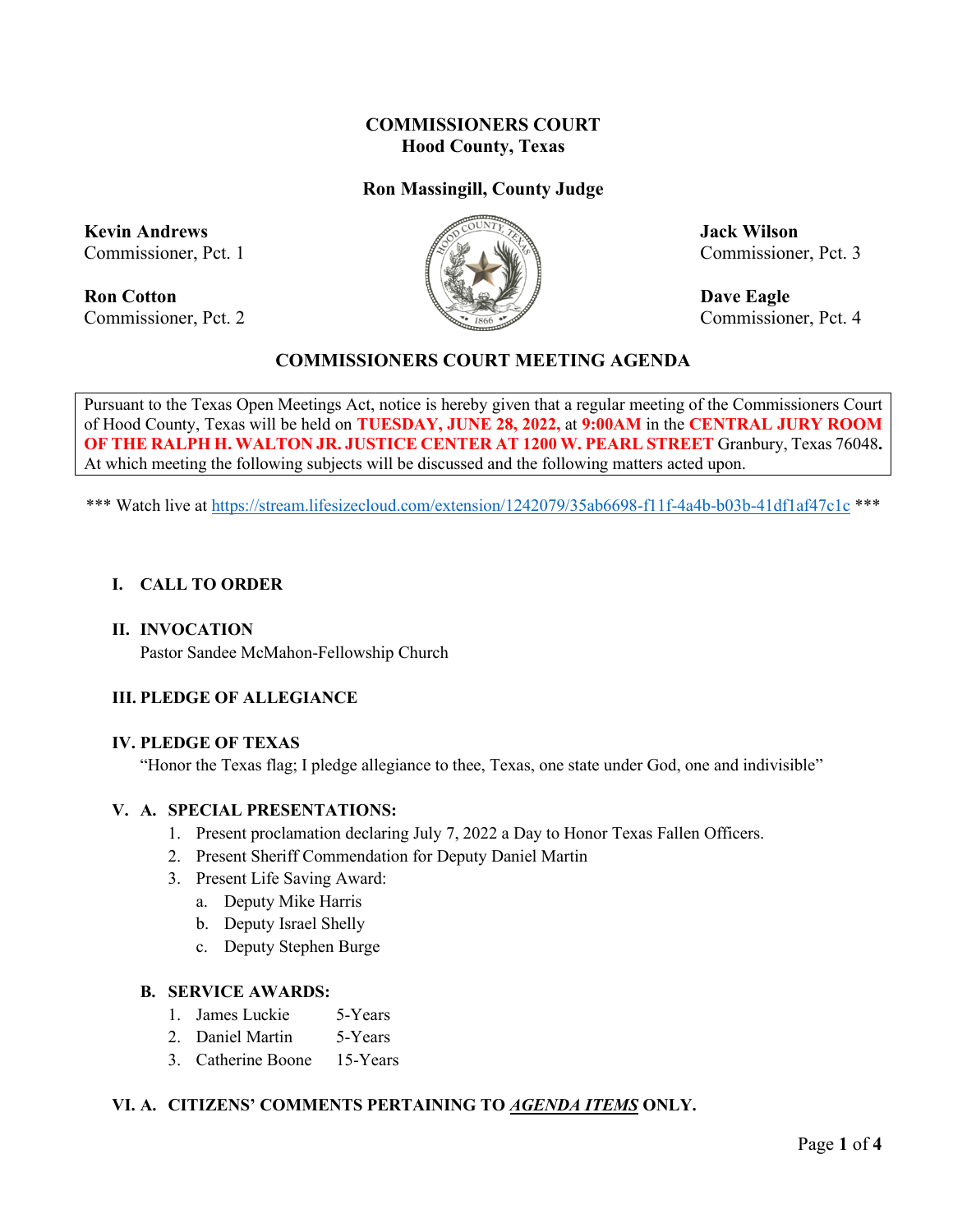## **VII. CONSENT AGENDA**

## A. **TREASURER:** [Treasurer Reports](https://cohoodtxus-my.sharepoint.com/:b:/g/personal/skiser_co_hood_tx_us/ETNz2IsBkvFKmysYkbHgANMBGRMAFBHuhqczyFfYgfiTJw?e=Nd0cYa)

- 1. Review and accept [payroll 06/06/22 through 06/19/22](https://cohoodtxus-my.sharepoint.com/:b:/g/personal/skiser_co_hood_tx_us/EY-2e61E6PtAjpC9Q2dY6tEBfsrTCUIASrqQOPB7sKpSyw?e=Q1BQMr) paid 06/24/22.
- 2. Treasurer's collateral report First Financial Bank May 2022
- 3. Treasurer's interest income report May 2022
- 4. Treasurer's monthly report May 2022
- 5. Release pledge of security collateral CUSIP 448492ZD3, 3,170,000.00 PAR MAT 02/01/2025.
- 6. Release pledge of security collateral CUSIP 078023SG4, 2,500,000.00 PAR MAT 08/15/2024.
- 7. Approve County Treasurer's report and payment to State of Texas Unclaimed Property Division not to exceed \$6,000.00.

## **B. PERSONNEL CHANGES:**

Approve personnel changes, new hires, and terminations.

### **C. LINE ITEM TRANSFERS/ BUDGET AMENDMENTS:**

- 1. Consider line item transfers for the period of June 8, 2022 through June 21, 2022 and take appropriate action.
	- a. [Departmental Line Item Transfers](https://cohoodtxus-my.sharepoint.com/:b:/g/personal/skiser_co_hood_tx_us/ERROqQ1gtUNIhGWMP96KlkIBSqGPIwAsEGpyIURpHcpeQw?e=OBWQSS)
		- 1. District Attorney: \$1,000.00 a. \$1,000.00 - Increase Supplies b. (\$1,000.00) - Decrease Investigation To pay for office supplies for the remaining budget year.
		- 2. Jail: \$12,000.00

a. \$12,000.00 - Increase Groceries b. (\$12,000.00) - Decrease Supplies Money transferred to feed the inmates. Groceries are going up!

- 3. Jail: \$500.00 a. \$500.00 - Increase Uniforms b. (\$500.00) - Decrease Radio Maintenance Money low so moving for rest of the year.
- 4. Justice of the Peace Pct. 4: \$5,000.00 a. \$5,000.00 - Increase Part time b. (\$5,000.00) - Decrease Technology Fund To increase part time funds for remainder of fiscal year, due to unforeseen circumstances.
- 5. Elections Administrator: \$24,792.00 a. \$20,402.00 - Increase Appointed Official b. \$2,730.00 - Increase FICA/Medicare Match c. \$1,660.00 - Increase Retirement d. (\$24,792.00) - Decrease Contract Services To increase salary and benefits budgets for the remainder of the fiscal year.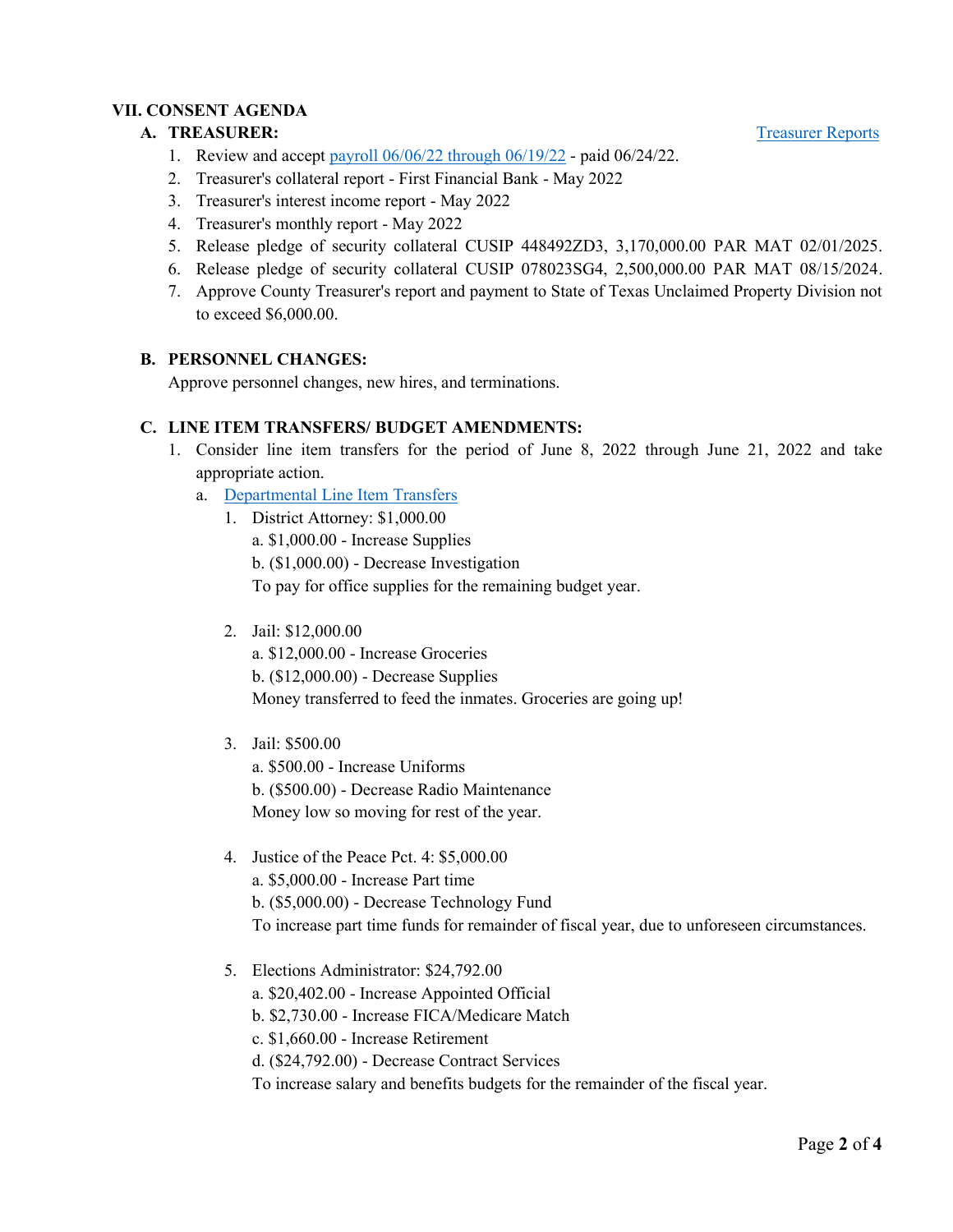- b. Dedicated/Accounting Line Item Transfers
	- 1. None.

## **D. SHERIFF DONATIONS:**

1. None

### **E. PURCHASING:**

1. Approve request for annual [renewal of RFP2020-003 Independent Professional Audit Services](https://cohoodtxus-my.sharepoint.com/:b:/g/personal/skiser_co_hood_tx_us/EbhlaVv1omJFrrlzdamS05ABKmEgwsGuzJ6OCkPH2LXFig?e=C8osXM) to KM&L, LLC.

## **VIII. BUSINESS TO BE DISCUSSED AND CONSIDERED FOR APPROVAL: A. SUBDIVISIONS, ROADS AND PLATS:**

- 1. ROAD OPERATIONS No items
- 2. DEVELOPMENT No items

## **B.** FINANCIAL: [Financial Reports](https://cohoodtxus-my.sharepoint.com/:f:/g/personal/skiser_co_hood_tx_us/EqKBGhWlCwhNsciXJxkFCVsBs8JhLRHw_5lrCUpQO534GA?e=WnA2yU)

# 1. Consider "Certification of Payment of Invoices" for the period June 8, 2022 through June 21, 2022, discuss Vendor payment over \$10,000 and take appropriate action. Expenditures for June 28, 2022 Commissioner's Court: \$374,649.86

2. Consider [Financial reports received and reviewed by the Audit Department](https://cohoodtxus-my.sharepoint.com/:b:/g/personal/skiser_co_hood_tx_us/EbvG29Y0i71Kvtw6_m0QbS0B_6abZsZPKGQjRF_sLROaXQ?e=B2g8SU) for the period of June 1, 2022 through June 15, 2022 and take appropriate action. LGC 114.001, 114.002 & 114.003.

|                | Department                          | Report Month  | Received and Reviewed |
|----------------|-------------------------------------|---------------|-----------------------|
| a.             | Auditor                             | May           | Yes                   |
| $\mathbf b$ .  | Constable, Pct. 1                   | May           | Yes                   |
| $\mathbf{c}$ . | Constable, Pct. 2                   | May-Amended   | Yes                   |
| d.             | Constable, Pct. 3                   | May           | Yes                   |
| e.             | Constable, Pct. 4                   | May           | Yes                   |
| f.             | <b>County Attorney</b>              | May           | Yes                   |
| g.             | County Clerk                        | April-Amended | Yes                   |
|                | County Clerk                        | May           | Yes                   |
| h.             | District Clerk                      | May           | Yes                   |
| 1.             | Development & Compliance            | May           | Yes                   |
| $\mathbf{1}$   | Elections                           | March         | Yes                   |
|                | Elections                           | April         | Yes                   |
|                | Elections                           | May           | Yes                   |
| k.             | Fire Marshal                        | May           | Yes                   |
| 1.             | Environmental Health                | April-Amended | Yes                   |
|                | Environmental Health                | May           | Yes                   |
|                | m. Citizen's Collection Station     | April-Amended | Yes                   |
|                | <b>Citizen's Collection Station</b> | May           | Yes                   |
| n.             | Justice of the Peace, Pct. 1        | May           | Yes                   |
| 0.             | Justice of the Peace, Pct. 2        | May           | Yes                   |